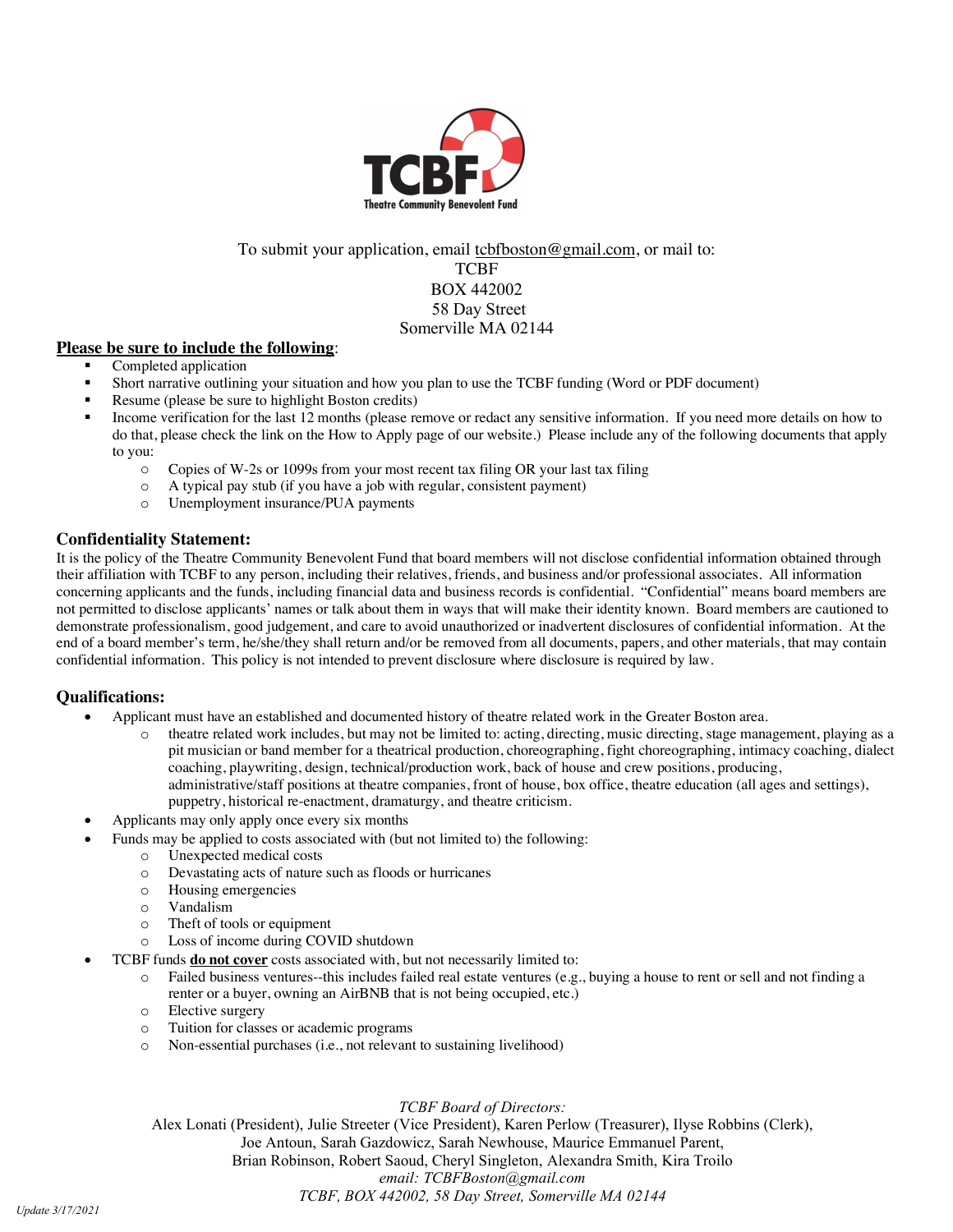

While we realize that your need is urgent and considerable, you'll find that we are asking for a significant amount of information in this application.

The more detail and documentation we receive, the more quickly we can expedite your request and respond with assistance. Thank you.

# *2021 Application for Support – INDIVIDUAL THEATRE ARTIST*

| 2. Full Mailing Address: |  |  |  |  |
|--------------------------|--|--|--|--|
|                          |  |  |  |  |
| 3. Pronouns              |  |  |  |  |
|                          |  |  |  |  |
|                          |  |  |  |  |

## **6. AMOUNT REQUESTED: \$**\_\_\_\_\_\_\_\_\_\_\_\_\_\_\_\_\_\_\_\_\_\_\_\_\_\_

*(If issued, grant may range from \$500 - \$2,500 depending on documented need and available TCBF funds.)*

**7.** If not on your resume, please list any union/guild affiliations. How do you participate in the Boston theatre community? Are you a member of any local arts organizations (StageSource, EMACT, STAB, municipal arts council, etc.)?

**8.** Names and contact information for three references (2 professional, 1 personal):

**9.** 9. Are you employed now? Full or Part time? **choose one**<br> *If no, do you have a job commitment or expect to be er*<br> *Update 3/17/2021* 

If no, do you have a job commitment or expect to be employed within the next three months?